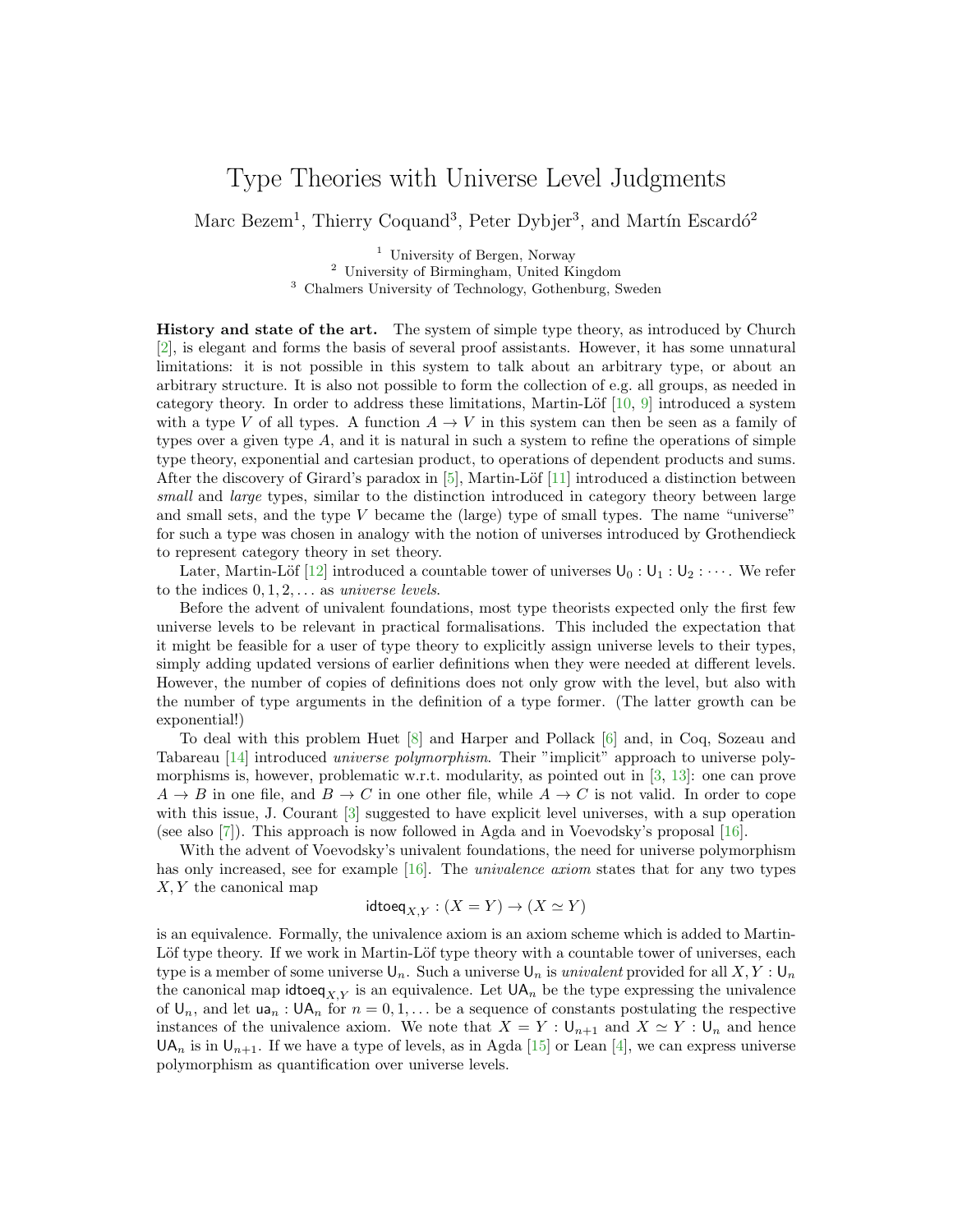We remark that universes are more important in a predicative framework than in an impredicative one. Consider for example the formalisation of real numbers as Dedekind cuts, or domain elements as filters of formal neighbourhoods, which belong to  $U_1$  since they are properties of elements in  $U_0$ . However, even in a system using an impredicative universe of propositions, such as the ones in  $[8, 4]$  $[8, 4]$  $[8, 4]$ , there is a need for the use of definitions parametric in universe levels.

Our contribution. The goal of this work is to complement the proposals by Courant [\[3\]](#page-2-9) and Voevodsky [\[16\]](#page-2-12) by handling constraints on universe levels and having instantiation operations. We start by giving the rules for a basic version of dependent type theory with  $\Pi$ ,  $\Sigma$ , N, and an identity type former Id. We then explain how to add an externally indexed countable sequence of universes  $U_n$ ,  $T_n$  à la Tarski with or without cumulativity rules.

We introduce then an internal notion of universe level and add two new judgment forms: l Level meaning that l is a universe level, and  $l = m$  meaning that l and m are equal universe levels. Here level expressions are built up from level variables  $\alpha$  using a successor operation  $l^+$  and a join (supremum, maximum) operation  $l \vee m$ . We let judgments depend not only on a context of ordinary variables, but also on a list of level variables  $\alpha_1, \ldots, \alpha_k$ , giving rise to a theory with level polymorphism. Certain typing rules are conditional on judgments of the form  $l = m$ . This is a kind of ML-polymorphism since we only quantify over global level variables.

We then extend the above type theory with formation rules for level-indexed product types  $\lceil \alpha \rceil A$  meaning "A is a type for all universe levels  $\alpha$ ". Furthermore, introduction and elimination rules for such types are given, as well as some new computational rules. An example that uses level-indexed products is the following type which expresses the theorem that univalence for universes of arbitrary level implies function extensionality for functions between universes of arbitrary levels.

$$
([\alpha]\textsf{ISUnivalent}\, \mathsf{U}_{\alpha}) \to [\beta][\gamma]\textsf{FunExt}\, \mathsf{U}_{\beta}\, \mathsf{U}_{\gamma}
$$

We also present (a variation of) Voevodsky's proposal [\[16\]](#page-2-12) with level constraints, complementing his proposal with a way to instantiate universe polymorphic constants introduced with level variables and constraints. We shortly discuss the decision problems for sup-semilattices with successor that come with this approach. These problems can be solved in polynomial time, as shown in [\[1\]](#page-2-15).

As an example, we can define in our system a constant

$$
c := \langle \alpha \beta \rangle \lambda_{Y:\mathsf{U}_{\beta}} \mathsf{Id} \, \mathsf{U}_{\beta} \, Y \, (\Sigma_{X:\mathsf{U}_{\alpha}} X \to Y) \ : \ [\alpha \beta][\alpha < \beta] \mathsf{U}_{\beta} \to \mathsf{U}_{\beta^+},
$$

since  $\Sigma_{X:\mathsf{U}_{\alpha}} X \to Y$  has type  $\mathsf{U}_{\beta}$  in the context

$$
\alpha: \mathsf{Level}, \ \beta: \mathsf{Level}, \ \alpha < \beta, \ Y: \mathsf{U}_{\beta}.
$$

We can instantiate this constant c with two levels  $l$  and  $m$ , and this will be of type

$$
[l < m] \mathsf{U}_m \to \mathsf{U}_{m^+},
$$

which only can be used if  $l < m$  holds in the current context.

In the current system of Agda [\[15\]](#page-2-13), the constraint  $\alpha < \beta$  is represented indirectly by writing β in the form  $\gamma \vee \alpha^+$  and c is defined as

$$
c := \langle \alpha \gamma \rangle \lambda_{Y:\mathsf{U}_{\alpha^+\vee \gamma}} \mathsf{Id} \; \mathsf{U}_{\alpha^+\vee \gamma} \; Y \; (\Sigma_{X:\mathsf{U}_{\alpha}} X \to Y) \; : \; [\alpha \; \gamma] \mathsf{U}_{\alpha^+\vee \gamma} \to \mathsf{U}_{\alpha^{++}\vee \gamma^+},
$$

which arguably is less readable. Moreover, not all constraints that occur in practice can be expressed in this way.